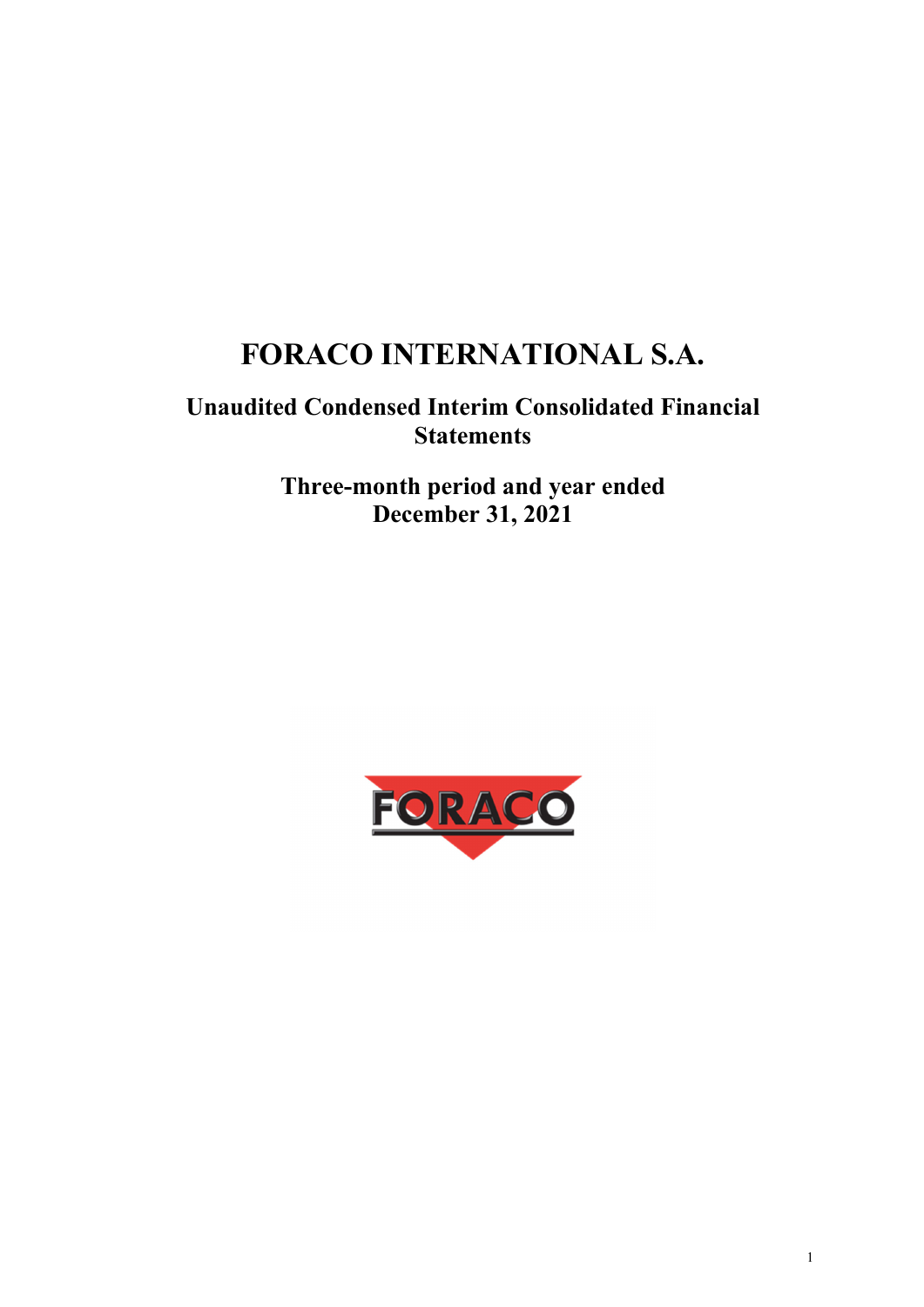**Unaudited condensed interim consolidated financial statements as of December 31, 2021** 

## **Table of Contents**

|     | Unaudited condensed interim consolidated balance sheet - Assets                     | 3                        |
|-----|-------------------------------------------------------------------------------------|--------------------------|
|     | Unaudited condensed interim consolidated balance sheet – Equity and Liabilities     | $\overline{\mathcal{A}}$ |
|     | Unaudited condensed interim consolidated income statement                           | 5                        |
|     | Unaudited condensed interim consolidated statement of changes in equity             | 6                        |
|     | Selected notes to the unaudited condensed interim consolidated financial statements | 8                        |
| 1.  | Basis of preparation                                                                | 8                        |
| 2.  | Selected notes on critical accounting policies and new accounting pronouncements    | 8                        |
| 3.  | Financial risk management                                                           | 10                       |
| 4.  | Segment information                                                                 | 10                       |
|     | 5. Property, plant and equipment                                                    | 12                       |
| 6.  | Goodwill                                                                            | 12                       |
| 7.  | Inventories                                                                         | 13                       |
| 8.  | Financial debt and lease obligations                                                | 13                       |
| 9.  | Provisions                                                                          | 14                       |
| 10. | Share capital and change in equity                                                  | 15                       |
| 11. | Expenses by nature                                                                  | 16                       |
| 12. | Income tax expense                                                                  | 16                       |
| 13. | Commitments and contingencies                                                       | 16                       |
| 14. | Related-party transactions                                                          | 17                       |
| 15. | Earnings per share calculation                                                      | 17                       |
| 16. | Financial reorganization                                                            | 17                       |
| 17. | Post balance sheet events                                                           | 18                       |
|     |                                                                                     |                          |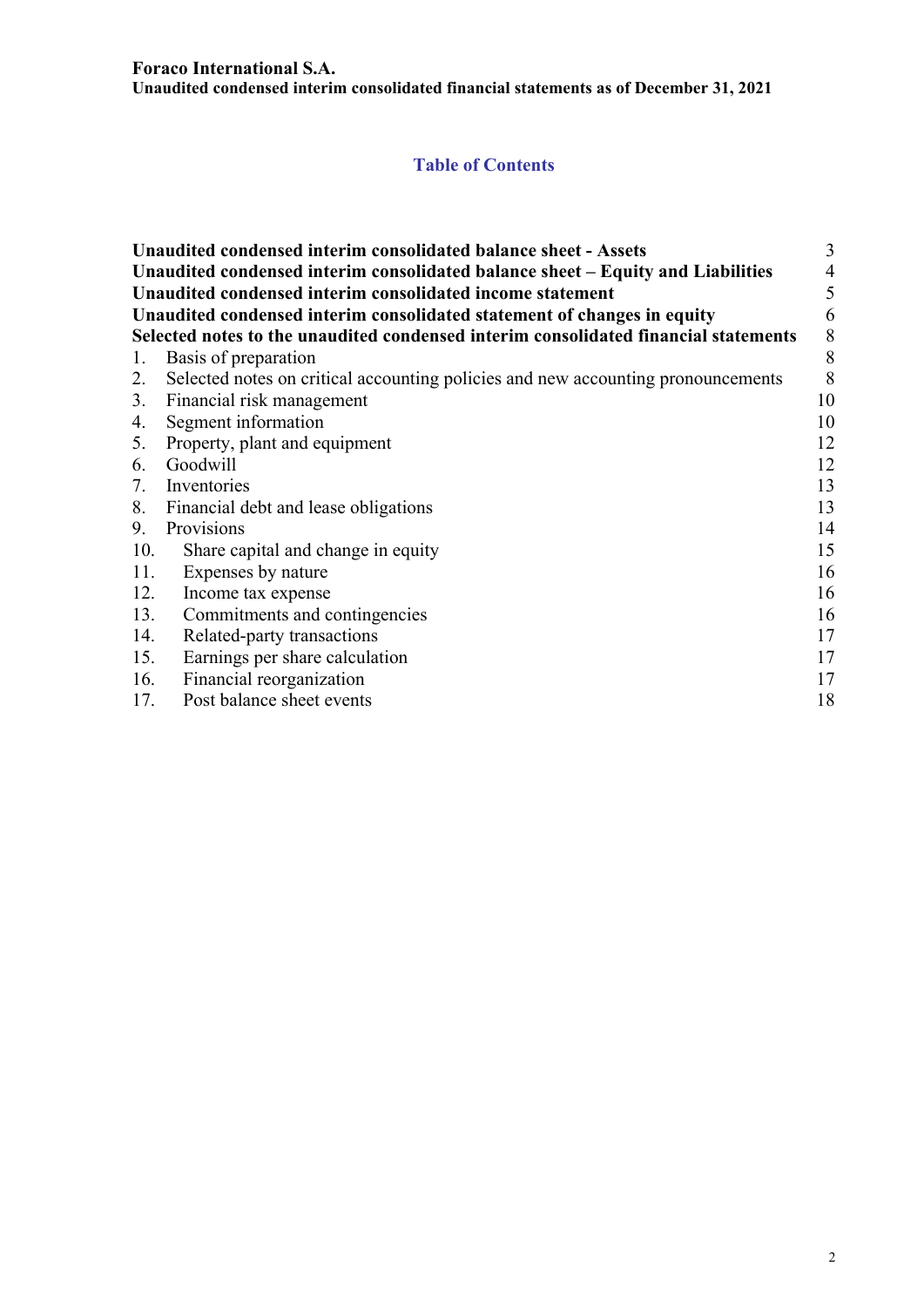**Unaudited condensed interim consolidated financial statements as of December 31, 2021** 

## **Unaudited condensed interim consolidated balance sheet - Assets**

| in thousands of US\$          | December 31,<br><b>Note</b><br>2021 |         | December 31,<br>2020 |
|-------------------------------|-------------------------------------|---------|----------------------|
| <b>ASSETS</b>                 |                                     |         |                      |
| <b>Non-current assets</b>     |                                     |         |                      |
| Property, plant and equipment | (5)                                 | 39,681  | 36,090               |
| Goodwill                      | (6)                                 | 63,504  | 69,482               |
| Deferred income tax assets    | (16)                                | 20,356  | 29,846               |
| Other non-current assets      |                                     | 854     | 906                  |
|                               |                                     | 124,395 | 136,324              |
| <b>Current assets</b>         |                                     |         |                      |
| Inventories, net              | (7)                                 | 37,057  | 31,387               |
| Trade receivables, net        |                                     | 32,237  | 29,357               |
| Other current assets          |                                     | 11,179  | 9,737                |
| Cash and cash equivalents     |                                     | 23,924  | 20,960               |
|                               |                                     | 104,397 | 91,441               |
| <b>Total assets</b>           |                                     | 228,792 | 227,765              |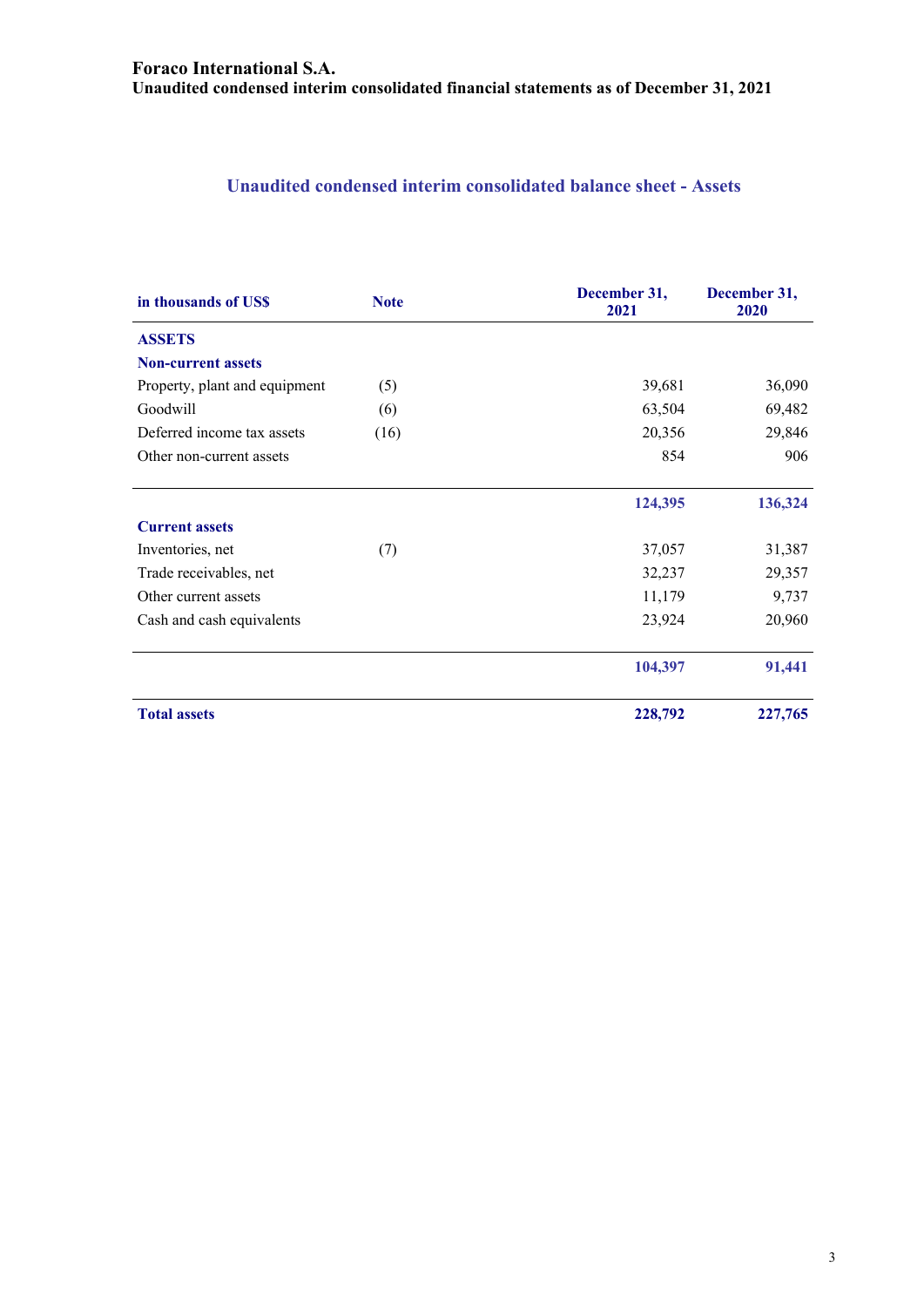## **Unaudited condensed interim consolidated balance sheet – Equity and Liabilities**

| in thousands of USS                                                                   | <b>Note</b> | <b>December</b><br>31, 2021 | <b>December</b><br>31, 2020 |
|---------------------------------------------------------------------------------------|-------------|-----------------------------|-----------------------------|
| <b>EQUITY</b><br>Capital and reserves attributable to the Company's<br>equity holders |             |                             |                             |
| Share capital                                                                         |             | 2,499                       | 1,772                       |
| Share premium, reserves and retained earnings                                         |             | 53,480                      | 11,154                      |
|                                                                                       |             | 55,979                      | 12,926                      |
| Non-controlling interests                                                             |             | 6,549                       | 4,876                       |
| <b>Total equity</b>                                                                   |             | 62,528                      | 17,802                      |
| <b>LIABILITIES</b>                                                                    |             |                             |                             |
| <b>Non-current liabilities</b>                                                        |             |                             |                             |
| Borrowings - Non-current portion of long-term debt                                    | (8) & (16)  | 94,101                      | 153,993                     |
| Lease obligations - Non current portion                                               | (8)         | 4,684                       | 3,915                       |
| Deferred income tax liabilities                                                       |             | 2,485                       | 3,570                       |
| Provisions for other liabilities and charges                                          | (9)         | 568                         | 517                         |
| <b>Current liabilities</b>                                                            |             |                             |                             |
| Trade payables                                                                        |             | 26,401                      | 17,711                      |
| Other payables                                                                        |             | 23,830                      | 23,086                      |
| Current income tax liabilities                                                        |             | 3,182                       | 2,319                       |
| Borrowings - Current portion of long-term debt                                        | (8) & (16)  | 7,584                       | 1,837                       |
| Borrowings - Current portion of drawn credit lines                                    | (8)         | 1,913                       | 1,299                       |
| Lease obligations - Current portion                                                   | (8)         | 1,382                       | 1,568                       |
| Provisions for other liabilities and charges                                          | (9)         | 135                         | 149                         |
| <b>Total liabilities</b>                                                              |             | 166,264                     | 209,964                     |
| <b>Total equity and liabilities</b>                                                   |             | 228,792                     | 227,765                     |
| Net debt including operating lease obligations under IFRS 16                          |             | 85,741                      | 141,652                     |

*Net debt including operating lease obligations is a non IFRS measure and corresponds to the current and non-current portion of borrowings, net of cash and cash equivalents*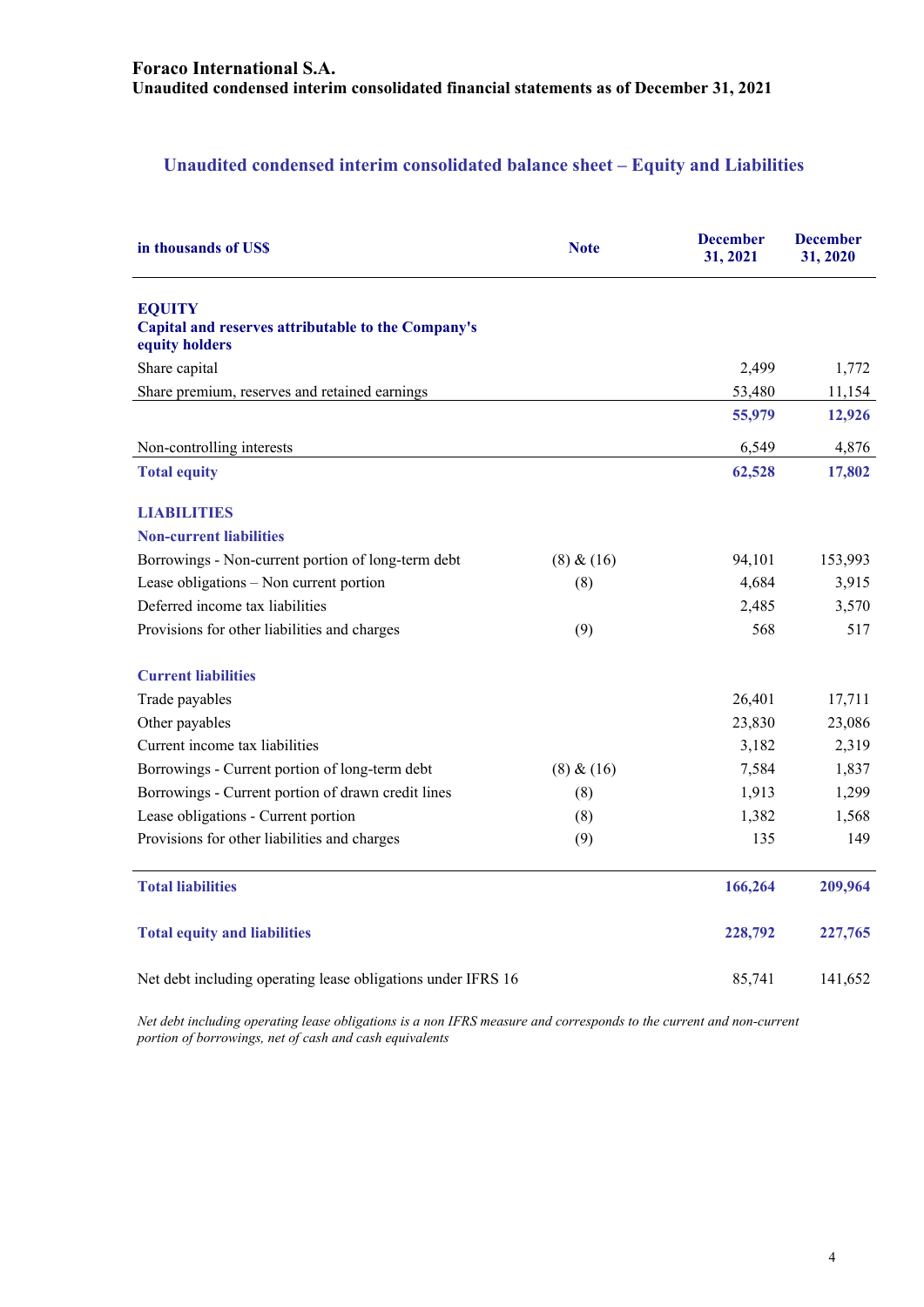| In thousands of US\$                                                                                                                       |             |         | <b>Three-month</b><br>period ended<br><b>December 31</b> | <b>Year ended</b><br>December 31, |            |
|--------------------------------------------------------------------------------------------------------------------------------------------|-------------|---------|----------------------------------------------------------|-----------------------------------|------------|
|                                                                                                                                            | <b>Note</b> | 2021    | 2020                                                     | 2021                              | 2020       |
| Revenue                                                                                                                                    | (4)         | 68,896  | 54,177                                                   | 269,689                           | 207,122    |
| Cost of sales                                                                                                                              | (11)        |         | $(58, 784)$ $(45, 214)$                                  | (222, 869)                        | (168, 897) |
| <b>Gross profit</b>                                                                                                                        |             | 10,112  | 8,963                                                    | 46,820                            | 38,225     |
| Selling, general and administrative<br>expenses                                                                                            | (11)        | (5,825) | (5,586)                                                  | (22, 693)                         | (21,040)   |
| Other operating income / (expense), net                                                                                                    |             |         |                                                          |                                   |            |
| <b>Operating profit / (loss)</b>                                                                                                           |             | 4,287   | 3,377                                                    | 24,127                            | 17,185     |
| Finance costs                                                                                                                              |             | (2,618) | (2,217)                                                  | (9,368)                           | (8,663)    |
| Gain on refinancing                                                                                                                        | (16)        | (350)   |                                                          | 34,233                            |            |
| Profit / (loss) before income tax                                                                                                          |             | 1,319   | 1,160                                                    | 48,992                            | 8,522      |
| Income tax (expense) / profit $(*)$                                                                                                        | (12) & (16) | 907     | 900                                                      | (9,982)                           | (1,003)    |
| <b>Profit for the period</b>                                                                                                               |             | 2,226   | 2,060                                                    | 39,010                            | 7,519      |
| Attributable to:                                                                                                                           |             |         |                                                          |                                   |            |
| Equity holders of the Company                                                                                                              |             | 2,269   | 1,604                                                    | 35,487                            | 4,236      |
| Non-controlling interests                                                                                                                  |             | (43)    | 456                                                      | 3,523                             | 3,283      |
| Earnings per share for profit attributable to the equity<br>holders of the Company during the period (expressed<br>in US cents per share): |             |         |                                                          |                                   |            |
| - basic                                                                                                                                    | (15)        | 2.26    | 1.79                                                     | 37.65                             | 4.72       |
| - diluted                                                                                                                                  | (15)        | 2.20    | 1.74                                                     | 36.71                             | 4.61       |
| Operating profit before depreciation,<br>amortization and non-cash share based<br>compensation expenses                                    |             | 9,420   | 7,846                                                    | 43,041                            | 34,054     |

## **Unaudited condensed interim consolidated income statement**

(\*) 2021 Income tax expense includes US\$ 8,994 thousand non cash related to the gain on refinancing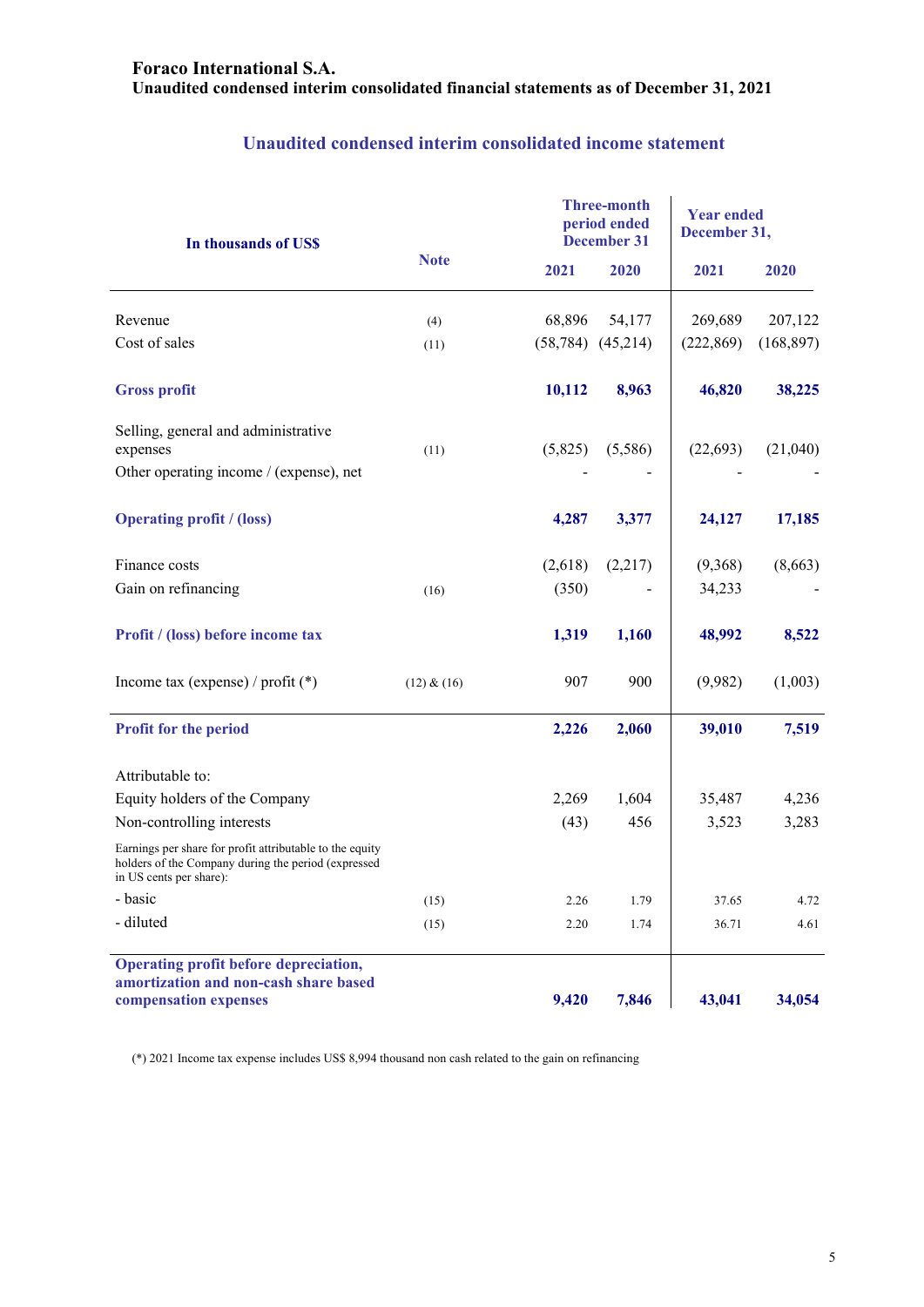## **Unaudited condensed interim consolidated statement of changes in equity**

|                                            |                                                                                                             | Attributable to equity holders of the<br>Company |                                         |                     |          |
|--------------------------------------------|-------------------------------------------------------------------------------------------------------------|--------------------------------------------------|-----------------------------------------|---------------------|----------|
| in thousands of US\$                       | <b>Total</b><br><b>Share</b><br><b>Share</b><br>Capital<br>Premium,<br>reserves and<br>retained<br>earnings |                                                  | Non-<br>controlling<br><b>interests</b> | <b>Total Equity</b> |          |
| <b>Balance at January 1, 2020</b>          | 1,772                                                                                                       | 29,223                                           | 30,996                                  | 5,682               | 36,678   |
| Profit $/$ (loss) for the period           |                                                                                                             | 4,236                                            | 4,236                                   | 3,283               | 7,519    |
| Currency translation differences           |                                                                                                             | (22, 337)                                        | (22, 337)                               | (1,554)             | (23,891) |
| Employee share-based compensation          |                                                                                                             | 195                                              | 195                                     |                     | 195      |
| Treasury shares purchased (see Note 10)    |                                                                                                             | (163)                                            | (163)                                   |                     | (163)    |
| Dividend paid to non controlling interests |                                                                                                             | $\overline{\phantom{a}}$                         |                                         | (2,536)             | (2, 536) |
| <b>Balance at December 31, 2020</b>        | 1,772                                                                                                       | 11,154                                           | 12,927                                  | 4,875               | 17,802   |
| <b>Balance at January 1, 2021</b>          | 1,772                                                                                                       | 11,154                                           | 12,927                                  | 4,875               | 17,802   |
| Profit $/$ (loss) for the period           |                                                                                                             | 35,486                                           | 35,486                                  | 3,523               | 39,010   |
| Currency translation differences           |                                                                                                             | (9,165)                                          | (9,165)                                 | (72)                | (9, 237) |
| Employee share-based compensation          |                                                                                                             | 233                                              | 233                                     |                     | 233      |
| Impact in modification of share par value  | 507                                                                                                         | (507)                                            |                                         |                     |          |
| Share capital increase (See Note 16)       | 220                                                                                                         | 16,831                                           | 17,051                                  |                     | 17,051   |
| Treasury shares purchased (see Note 10)    |                                                                                                             | (552)                                            | (552)                                   |                     | (552)    |
| Dividend paid to non controlling interests |                                                                                                             |                                                  |                                         | (1,778)             | (1,778)  |
| <b>Balance at December 31, 2021</b>        | 2,499                                                                                                       | 53,480                                           | 55,979                                  | 6,549               | 62,528   |

## **Unaudited statement of comprehensive income**

| in thousands of US\$                               | December 31,<br>2021 | December 31,<br>2020 |
|----------------------------------------------------|----------------------|----------------------|
|                                                    |                      |                      |
| Net profit $/(loss)$ for the period                | 39,010               | 7,519                |
| Currency translation differences                   | (9,237)              | (23,891)             |
| Total comprehensive profit / (loss) for the period | 29,773               | (16, 372)            |
| Attributable to:                                   |                      |                      |
| Equity holders of the Company                      | 26,321               | (18, 101)            |
| Non-controlling interests                          | 3.451                | 1.729                |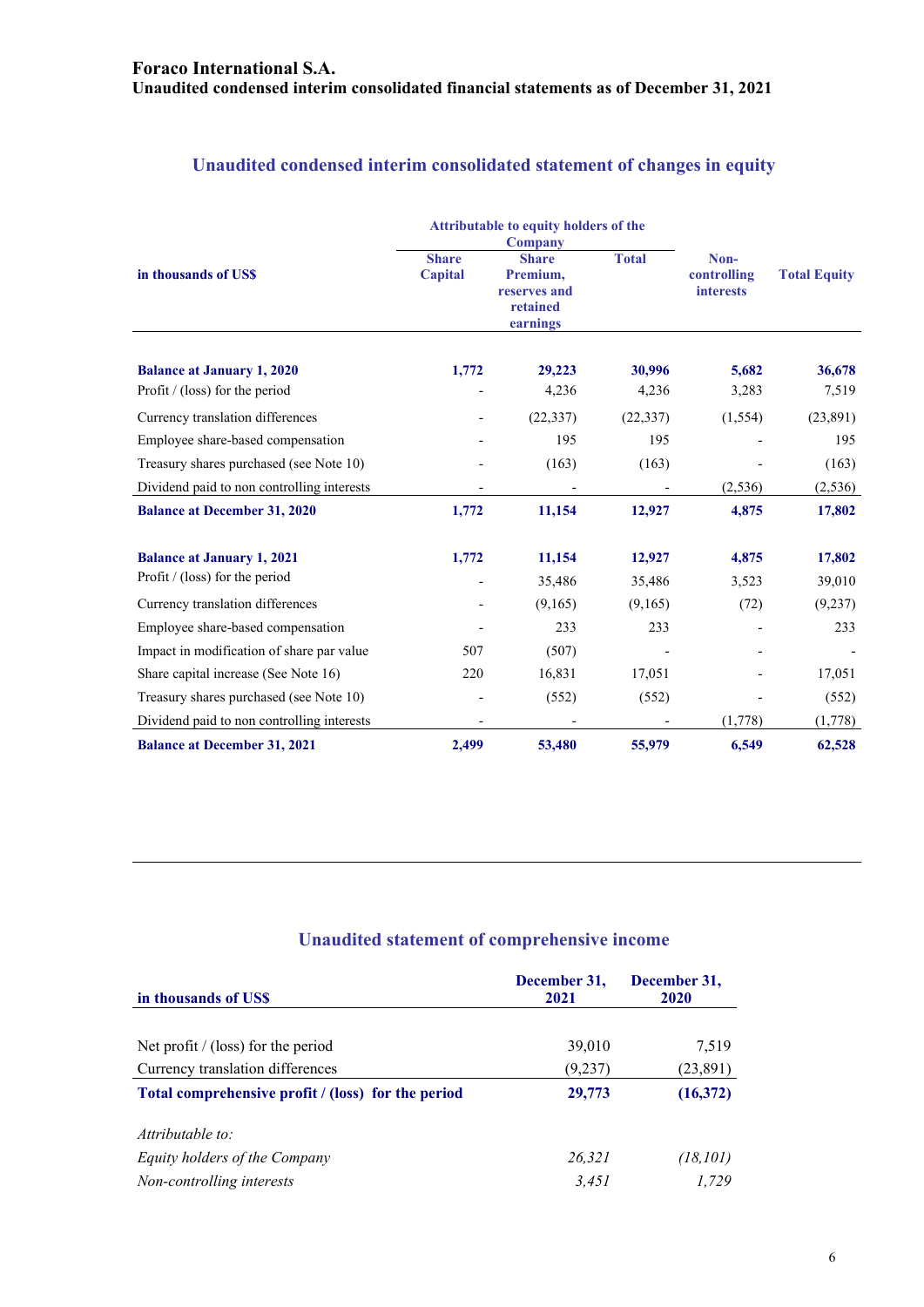## **Unaudited condensed interim consolidated cash flow statement**

|                                                                                   | Year ended December 31, |          |  |
|-----------------------------------------------------------------------------------|-------------------------|----------|--|
| in thousands of US\$                                                              | 2021                    | 2020     |  |
| Profit / (loss) for the period                                                    | 39,010                  | 7,519    |  |
| Adjustments for:                                                                  |                         |          |  |
| - Depreciation, amortization and impairment (see note 11)                         | 18,681                  | 16,673   |  |
| - Share-based compensation expenses (see note 11)                                 | 233                     | 195      |  |
| - Income tax expenses / (profit) (see note 12)                                    | 9,981                   | 1,003    |  |
| - Finance (profit) / cost, net (see note 16)                                      | (24, 865)               | 8,663    |  |
| Cash generated from operations before changes in operating assets and liabilities | 43,041                  | 34,054   |  |
| Changes in operating assets and liabilities:                                      |                         |          |  |
| - Inventories                                                                     | (6,985)                 | 1,215    |  |
| - Trade accounts receivable and other receivables                                 | (5,628)                 | 2,520    |  |
| - Trade accounts payable and other payables                                       | 8,565                   | (386)    |  |
| Cash generated from / (used in) operations                                        | 38,992                  | 37,403   |  |
| - Interest paid, net                                                              | (3,210)                 | (2,904)  |  |
| - Income tax paid                                                                 | (6,764)                 | (3,982)  |  |
| Net cash flow from / (used in) operating activities                               | 29,018                  | 30,517   |  |
| Purchase of property, plant and equipment (*)                                     | (18,586)                | (13,320) |  |
| Net cash generated from / (used in) investing activities                          | (18,586)                | (13,320) |  |
| Proceeds from issuance of borrowings, net of issuance costs                       | 187                     | 1,565    |  |
| Proceeds from issuance of bonds, net of issuance costs (see note 16)              | 95,564                  |          |  |
| Repayments of Bonds including costs paid (see note 16)                            | (96, 125)               |          |  |
| Repayments of borrowings                                                          | (3,674)                 | (2,107)  |  |
| Repayments of lease obligations                                                   | (1, 534)                | (1, 478) |  |
| Proceeds from / (repayment of) short term credit facilities                       | 114                     | (7,219)  |  |
| Acquisition of treasury shares (see note 10)                                      | (552)                   | (163)    |  |
| Dividends paid to Company's shareholders                                          |                         |          |  |
| Dividends paid to non-controlling interests                                       | (1,778)                 | (2, 536) |  |
| Net cash generated from / (used in) financing activities                          | (7, 797)                | (11,938) |  |
| Exchange differences on cash and cash equivalents                                 | 328                     | (354)    |  |
| Net increase / (decrease) in cash and cash equivalents                            | 2,963                   | 4,905    |  |
| Cash and cash equivalents at beginning of the period                              | 20,960                  | 16,053   |  |
| Cash and cash equivalents at end of the period                                    | 23,924                  | 20,960   |  |
| (*) Excluding acquisition financed through leases and right of use                | 3,210                   | 739      |  |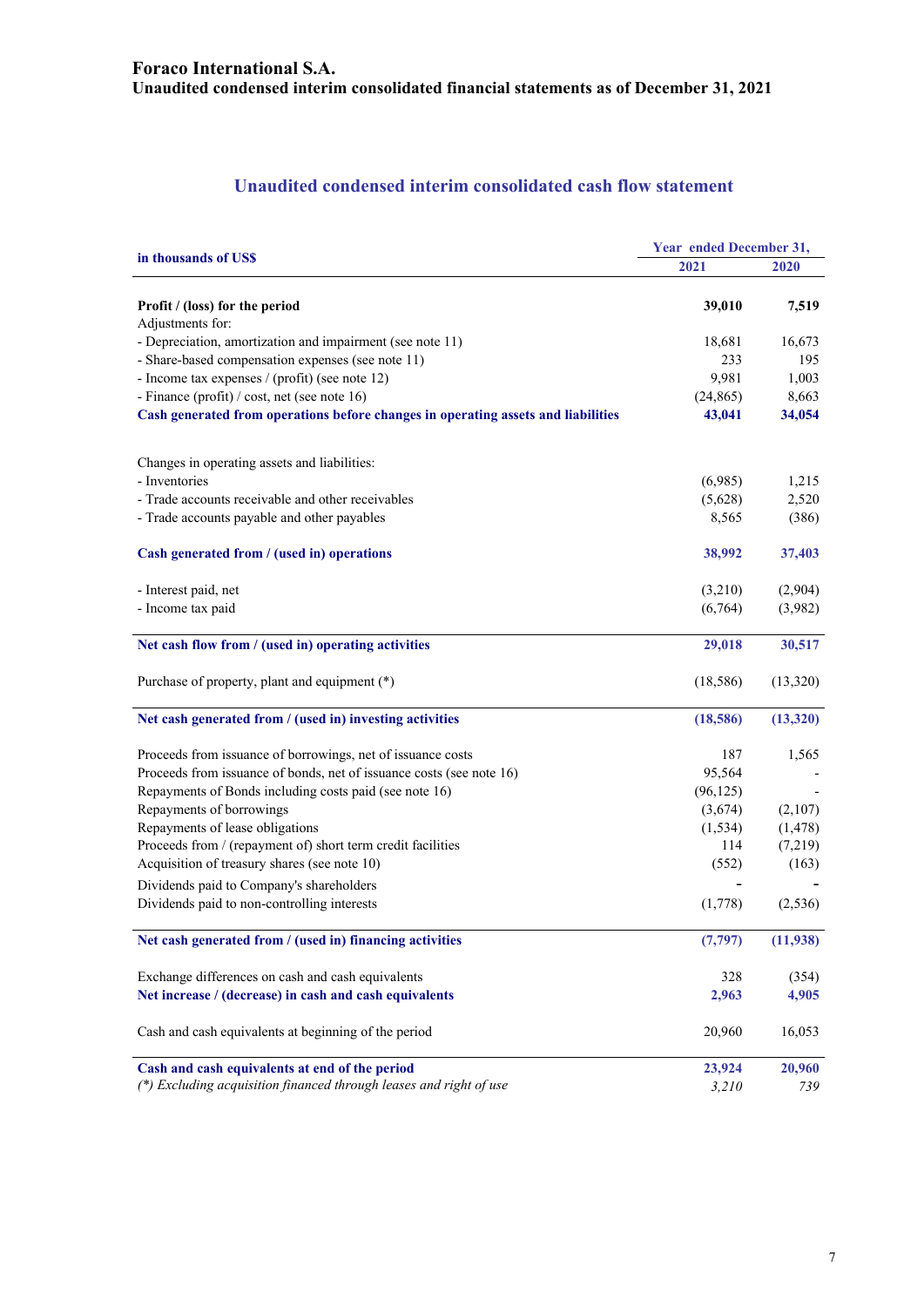**Selected notes to the unaudited condensed interim consolidated financial statements** 

## **1. Basis of preparation**

These unaudited condensed interim financial statements have been prepared in accordance with IAS 34, Interim Financial Reporting. All material intercompany balances have been eliminated. Because all the disclosures required by IFRS are not included, these interim statements should be read in conjunction with the audited financial statements of Foraco International S.A. and its subsidiaries ("Foraco" or the "Company") for the year ended December 31, 2020.

Except when otherwise stated, all amounts are presented in thousands of US\$, which is the presentation currency of the Company.

#### **2. Selected notes on critical accounting policies and new accounting pronouncements**

#### **2.1. Accounting policies**

The accounting policies have been consistently applied with those of the annual financial statements for the year ended December 31, 2020 except for the following: during the year, the income tax expense is recognized based on Management's best estimate of the average annual income tax rate expected for the full financial year on a tax jurisdiction by tax jurisdiction basis. In the last quarter of each fiscal year, Management determines the effective income tax rate for the full year based on the anticipated actual tax returns to be filed and the effective contribution of each tax jurisdiction to the consolidated financial statements.

#### **2.2. Seasonal fluctuations**

The worldwide presence of the Company reduces its overall exposure to seasonality and its influence on business activity. In West Africa, most of the Company's operations are suspended between July and October due to the rainy season. In Canada, seasonal slow periods occur during the winter freeze and spring thaw or break-up periods. Depending on the latitude, this can occur anytime from October until late December (freezing) and from mid-April through to mid-June (break-up). Operations at mining sites continue throughout the year. Russia is also affected by the winter period during which certain operations are slowed down. In Asia Pacific and in South America, a seasonal slowdown in activity occurs around year-end during the vacation period. Certain contracts are also affected in Chile in July and August when the winter season peaks.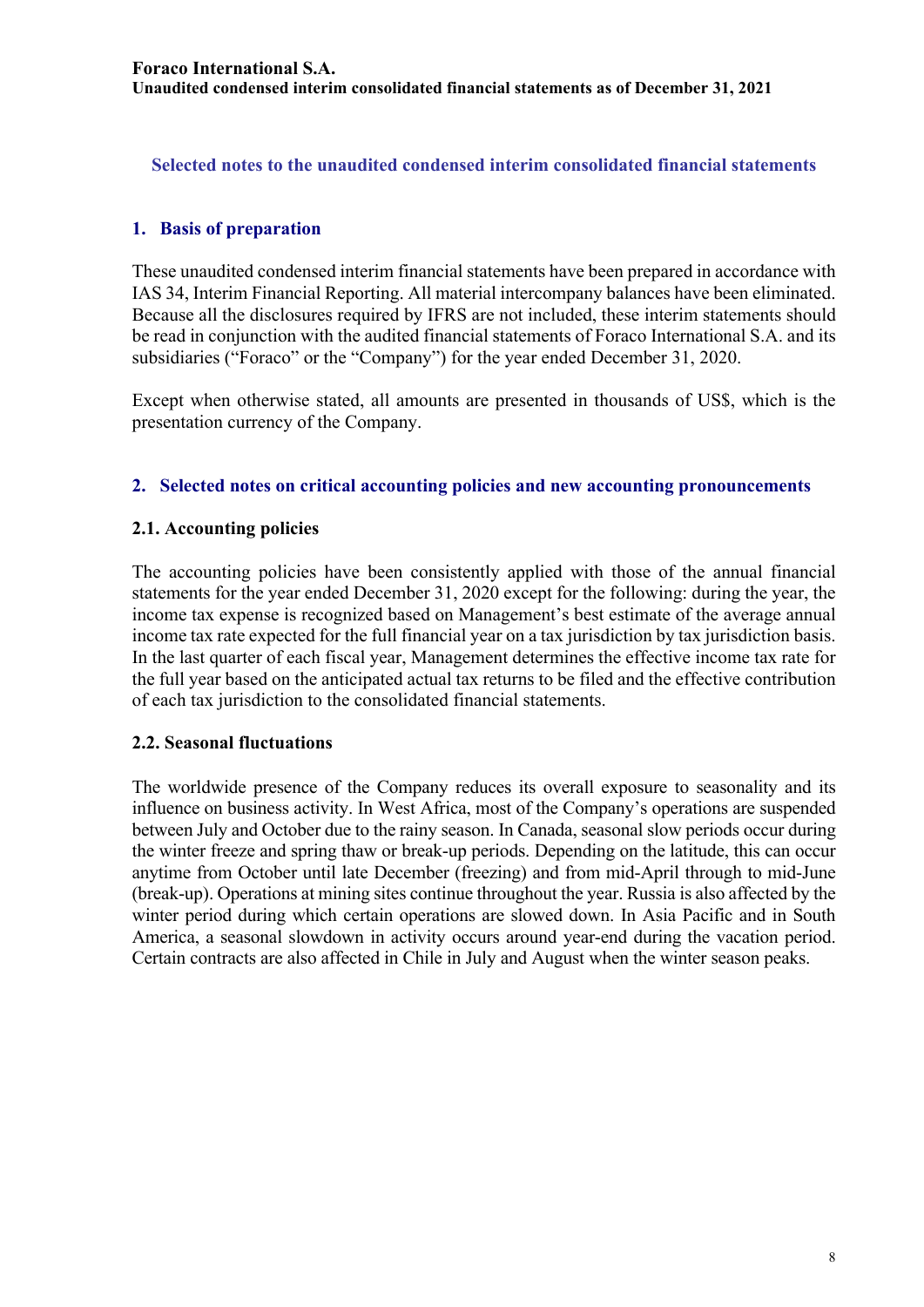## **2.3. Covid-19**

Key profitability indicators continued to improve period over period despite the continuing uncertainties linked to the Covid-19 pandemic. The market for commodities is supported by the global economic recovery and the increased demand for energy transition and water management.

## **2.4. Impairment testing**

As at December 31, 2021, the Company performed impairment tests at the level of each geographic region using the carrying value of the Company's long lived assets based on the expected discounted cash flows method. Based on the internal forecasts and projections made, the expected discounted future cash flows exceeded each of the long-lived asset's carrying amount for each geographic region and accordingly no impairment was recognized as at December 31, 2021.

#### **2.5. Deferred tax valuation allowance**

The Company's policy is to recognize deferred tax assets only when they can be recovered within a reasonable timeframe. As a general rule, the Company recognizes deferred tax assets only when they can be used against taxable profit generally within five years or when available tax opportunities exist. On this basis, the Company has adopted a partial recognition based approach and has recorded certain valuation allowances.

#### **2.6. New accounting pronouncements**

The consolidated interim financial statements have been prepared using the same accounting policies and methods of evaluation as in the December 31, 2020 annual financial statements.

#### *Standards, amendments and interpretations to existing standards that were applicable to the Company during the period*

- IBOR reform Phase 2 amendments applicable on January 1, 2021 "Interest Rate Benchmark Reform"
- IFRS 16 amendment applicable on April 1, 2021 "Rent Concession".

The application of these amendments has not had any material impact on the consolidated financial statements of the Company.

#### *Standards, amendments and interpretations to existing standards that are applicable on or after January 1, 2022*

- IAS 1 amendments on classification applicable on January 1, 2023 "Classification of liabilities as current or non-current",
- Amendments to IFRS 17 applicable on January 1, 2023 "Insurance contract",
- Amendments on disclosure of accounting policies applicable on January 1, 2023 Disclosure of accounting policies",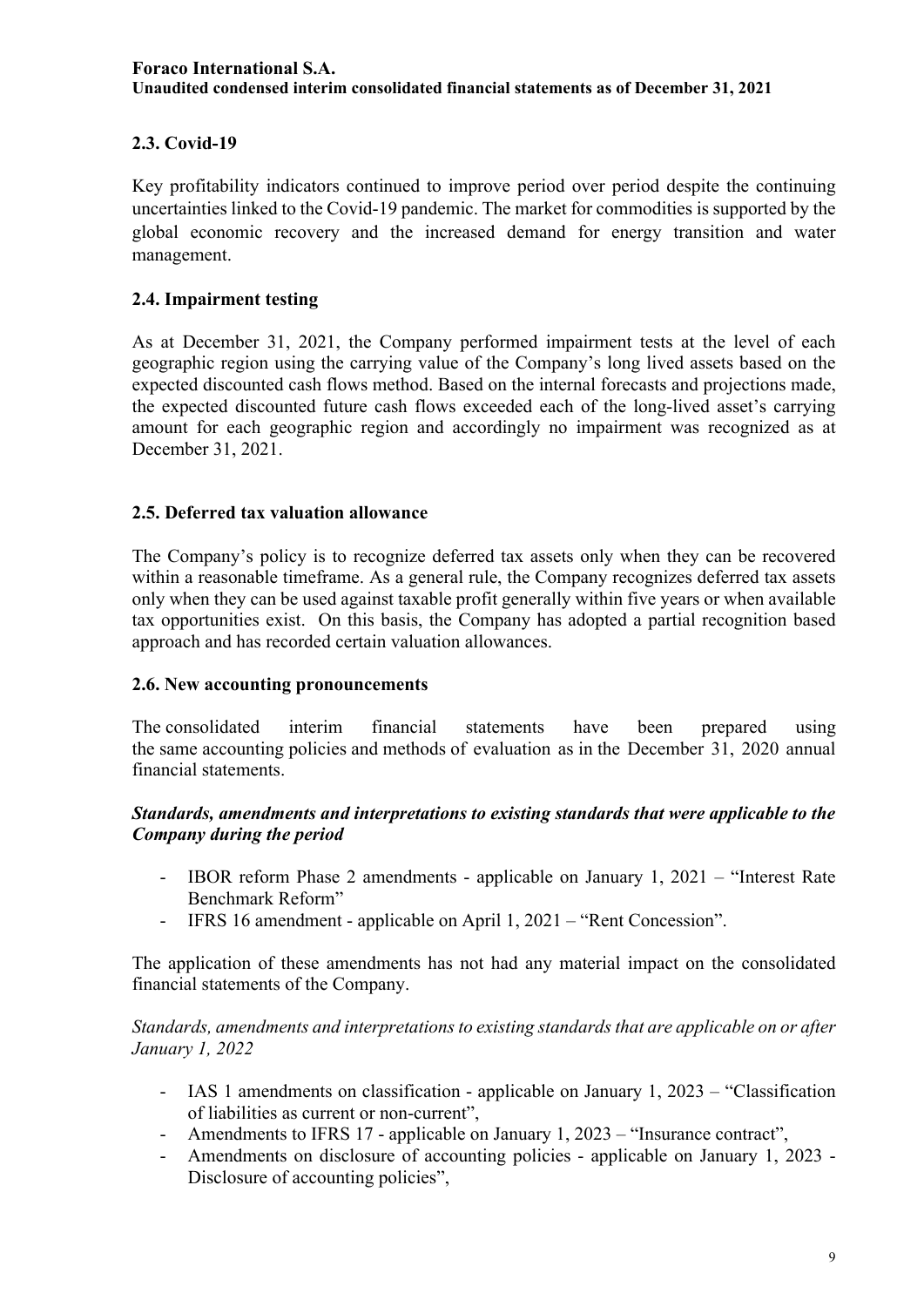**Unaudited condensed interim consolidated financial statements as of December 31, 2021** 

- IAS 8 amendments on accounting estimates applicable on January 1, 2023 "Definition of accounting estimates",
- IFRS 17 Applicable on January 1, 2023 "Insurance contract",
- IAS 16 amendments regarding proceeds before intended use applicable on January 1, 2022 – "Plant and equipment - proceeds before intended use".
- 2018-2020 annual improvements cycle applicable on January 1, 2022,
- IAS 37 amendments regarding onerous contracts applicable on January 1,2022 "Cost of fulfilling a contract".
- IFRS 3 amendments updating a reference to the Conceptual Framework -applicable on January 1, 2022 – "Business combination".

The impact on the consolidated financial statements of the Company of these standards, amendments and improvements are currently being evaluated.

#### **3. Financial risk management**

The Company is exposed to a variety of financial risks through its activity, including: liquidity risk, currency risk, cash transfer restriction, interest rate / re-investment risk, financial counterparty risk and credit risk.

A significant portion of the cash flows of the Company are denominated in Canadian Dollars, Euros, Australian Dollars, Brazilian Real, Chilean Pesos, Russian Rubbles and US Dollars. The financial performance and position as reported in US\$ are dependent on the fluctuations of the US\$ against the other mentioned currencies of the Group.

#### **4. Segment information**

The business segment information for the three-month periods ended December 31, 2021 and December 31, 2020 is as follows:

|                                          | <b>Mining</b> |        | Water        |       | Group        |         |
|------------------------------------------|---------------|--------|--------------|-------|--------------|---------|
| Three-month period ended                 | December 31.  |        | December 31. |       | December 31. |         |
|                                          | 2021          | 2020   | 2021         | 2020  | 2021         | 2020    |
| Revenue                                  | 60,724        | 45,007 | 8,172        | 9,170 | 68,896       | 54,177  |
| Gross profit / $(\text{loss})$           | 8.645         | 7.406  | 1.467        | 1,557 | 10,112       | 8,963   |
| Operating profit / (loss)                | 3,552         | 2,765  | 735          | 612   | 4,287        | 3,377   |
| Finance profit / (costs)                 | n/a           | n/a    | n/a          | n/a   | (2,968)      | (2,217) |
| <b>Profit / (Loss) before income tax</b> | n/a           | n/a    | n/a          | n/a   | 1.319        | 1,160   |
| Income tax profit / (expense)            | n/a           | n/a    | n/a          | n/a   | 907          | 900     |
| <b>Profit</b> / (loss) for the period    | n/a           | n/a    | n/a          | n/a   | 2.226        | 2,060   |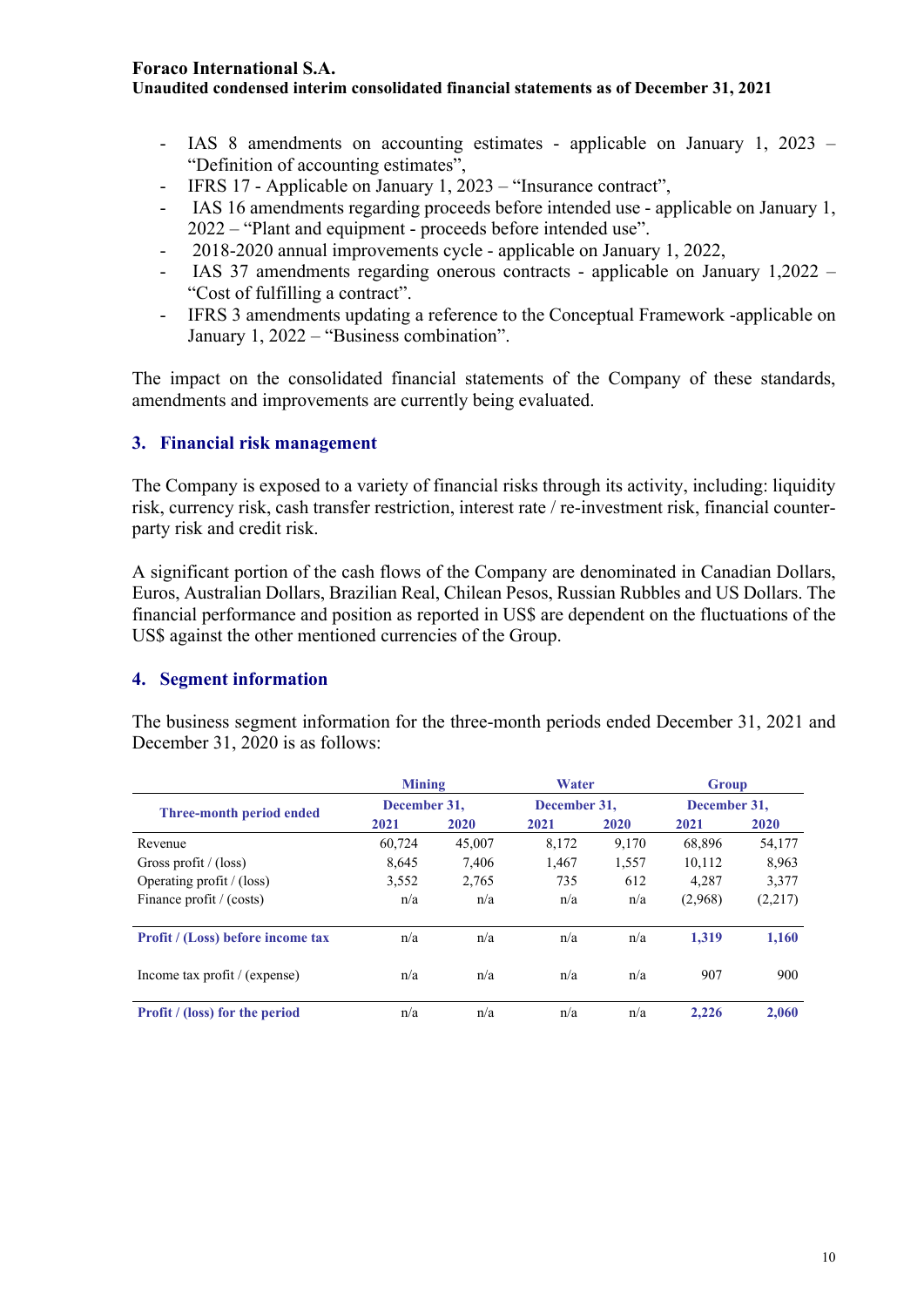The business segment information for the year ended December 31, 2021 and December 31, 2020 is as follows:

|                                       | <b>Mining</b> |              | Water  |              | <b>Group</b> |              |  |
|---------------------------------------|---------------|--------------|--------|--------------|--------------|--------------|--|
| <b>Year ended</b>                     |               | December 31, |        | December 31. |              | December 31. |  |
|                                       | 2021          | 2020         | 2021   | 2020         | 2021         | 2020         |  |
| Revenue                               | 232,356       | 169,305      | 37,333 | 37,817       | 269.689      | 207,122      |  |
| Gross profit $/$ (loss)               | 39,342        | 29,347       | 7,478  | 8,878        | 46,820       | 38,225       |  |
| Operating profit / (loss)             | 19,851        | 12,122       | 4,276  | 5,063        | 24,127       | 17,185       |  |
| Finance profit / (costs)              | n/a           | n/a          | n/a    | n/a          | 24,865       | (8,663)      |  |
| Profit / (loss) before income tax     | n/a           | n/a          | n/a    | n/a          | 48,992       | 8,522        |  |
| Income tax profit / (expense)         | n/a           | n/a          | n/a    | n/a          | (9,982)      | (1,003)      |  |
| <b>Profit</b> / (loss) for the period | n/a           | n/a          | n/a    | n/a          | 39,010       | 7.519        |  |

The following is a summary of sales to external customers by geographic area for the threemonth periods ended December 31, 2021 and December 31, 2020:

| Three-month period ended       | <b>December 31, 2021</b> | <b>December 31, 2020</b> |
|--------------------------------|--------------------------|--------------------------|
|                                |                          |                          |
| North America                  | 22,772                   | 17,294                   |
| Europe, Middle East and Africa | 18,889                   | 18,228                   |
| South America                  | 16,341                   | 9,099                    |
| Asia Pacific                   | 10.894                   | 9,556                    |
|                                |                          |                          |
| <b>Net sales</b>               | 68,896                   | 54,177                   |

The following is a summary of sales to external customers by geographic area for the year ended December 31, 2021 and December 31, 2020:

| <b>Year ended</b>              | <b>December 31, 2021</b> | <b>December 31, 2020</b> |
|--------------------------------|--------------------------|--------------------------|
|                                |                          |                          |
| North America                  | 92,261                   | 67,563                   |
| Europe, Middle East and Africa | 81,875                   | 68,209                   |
| South America                  | 52,797                   | 33,130                   |
| Asia Pacific                   | 42,756                   | 38,220                   |
| <b>Net sales</b>               | 269,689                  | 207,122                  |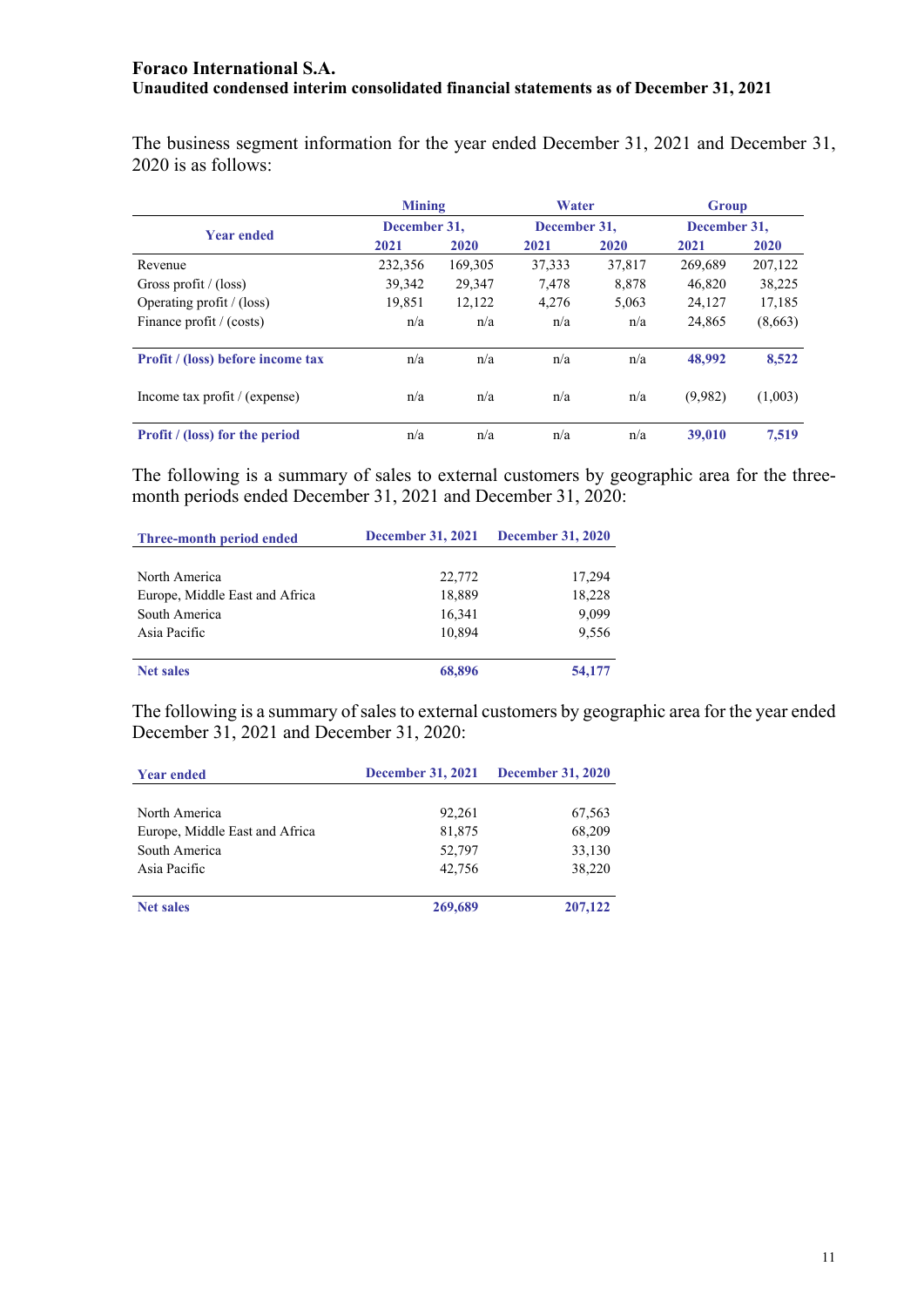**Unaudited condensed interim consolidated financial statements as of December 31, 2021** 

## **5. Property, plant and equipment**

Property, plant and equipment (PP&E) consists of the following:

|                                       | Land $\&$<br><b>Buildings</b> | <b>Drilling</b><br>equipment<br>& tools | <b>Automotive</b><br>equipment | <b>Office</b><br>furniture<br>& other<br>equipment | <b>Rights of</b><br>use | <b>Total</b> |
|---------------------------------------|-------------------------------|-----------------------------------------|--------------------------------|----------------------------------------------------|-------------------------|--------------|
| <b>Year ended December 31, 2020</b>   |                               |                                         |                                |                                                    |                         |              |
| Opening net book amount               | 1,640                         | 27,162                                  | 1,814                          | 405                                                | 4,176                   | 35,197       |
| Additions                             | 193                           | 11,343                                  | 1,915                          |                                                    | 1,955                   | 15,559       |
|                                       |                               |                                         |                                | 153                                                |                         |              |
| Exchange differences                  | 88                            | 1,547                                   | 96                             | (41)                                               | 467                     | 2,157        |
| Disposals or retirements              |                               | (303)                                   | (38)                           |                                                    |                         | (341)        |
| Depreciation expense                  | (118)                         | (14,323)                                | (685)                          | (169)                                              | (1,187)                 | (16, 482)    |
| <b>Closing net book value</b>         | 1,803                         | 25,426                                  | 3,102                          | 348                                                | 5,411                   | 36,090       |
| <b>Period ended December 31, 2021</b> |                               |                                         |                                |                                                    |                         |              |
| Opening net book amount               | 1,803                         | 25,426                                  | 3,102                          | 348                                                | 5,411                   | 36,090       |
| Additions                             | 90                            | 17,785                                  | 1,351                          | 210                                                | 3,210                   | 22,646       |
| Exchange differences                  | (90)                          | (72)                                    | (83)                           | (23)                                               | (143)                   | (411)        |
| Disposals or retirements              |                               | (32)                                    | (1)                            |                                                    |                         | (33)         |
| Depreciation expense                  | (107)                         | (15, 522)                               | (986)                          | (148)                                              | (1,914)                 | (18,676)     |
| <b>Closing net book value</b>         | 1,696                         | 27,647                                  | 3,384                          | 388                                                | 6,564                   | 39,681       |

The PP&E depreciation expense and the intangible asset amortization expense have been charged to the income statement as follows:

| <b>Period ended</b>                                           | December 31, 2021 December 31, 2020 |                 |
|---------------------------------------------------------------|-------------------------------------|-----------------|
| Cost of sales<br>Selling, general and administrative expenses | 17,311<br>1.370                     | 15,650<br>1.023 |
| <b>Total depreciation and amortization</b>                    | 18,681                              | 16,673          |

#### **6. Goodwill**

Goodwill can be analyzed as follows:

|                                        | December, 2021 | <b>December 31, 2020</b> |
|----------------------------------------|----------------|--------------------------|
|                                        |                |                          |
| <b>Goodwill at beginning of period</b> | 69,482         | 75,936                   |
| Exchange differences                   | (5,978)        | (6, 454)                 |
| <b>Goodwill at end of period</b>       | 63,504         | 69,482                   |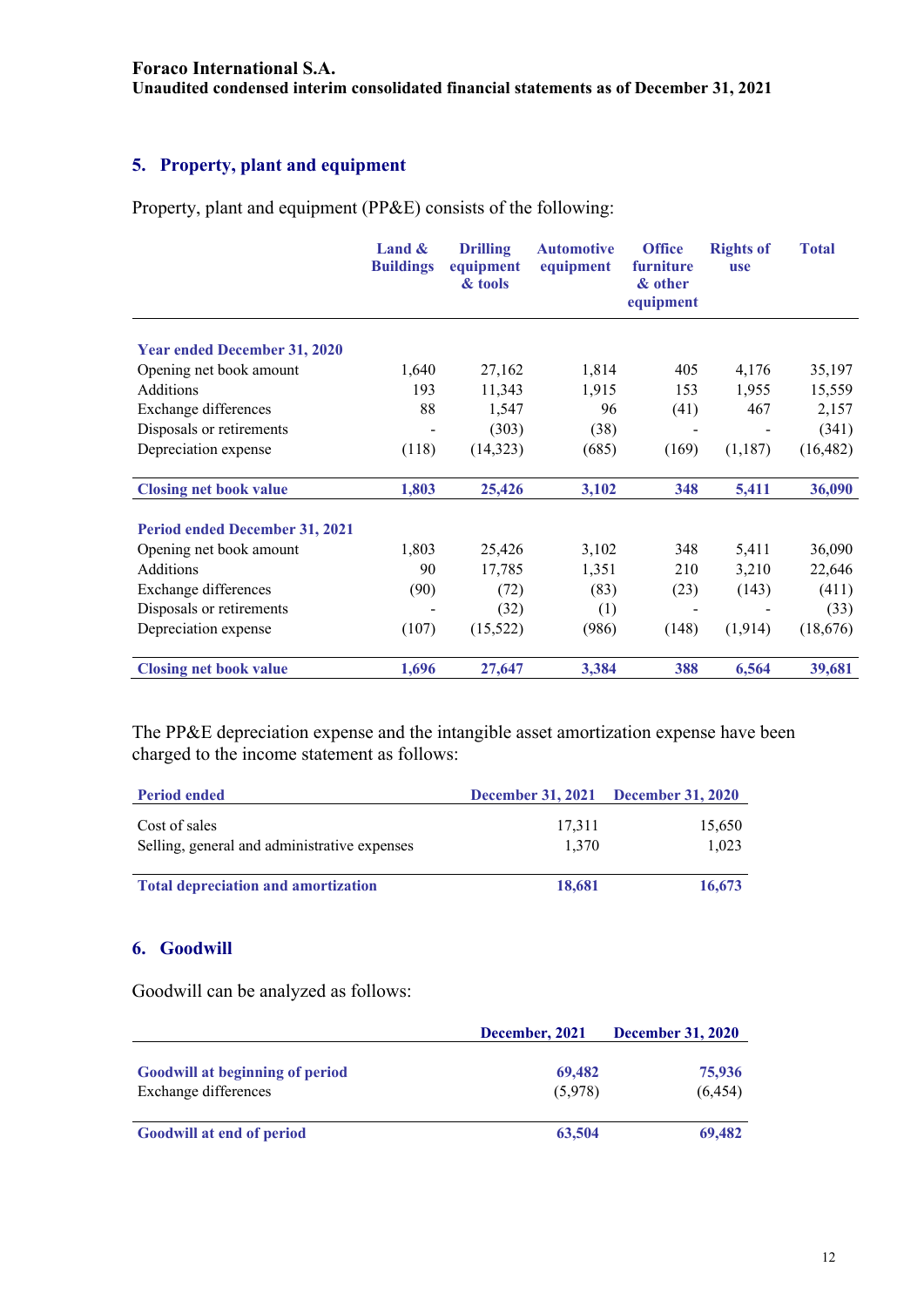Goodwill is denominated in the functional currency of its primary economic environment and is allocated to the following geographic regions: South America (US\$ 41.6 million), North America (US\$ 8.9 million), Asia Pacific (US\$ 7.4 million) and Europe, Middle East and Africa (US\$ 5.6 million).

#### **7. Inventories**

Inventories break down as follows:

|                                                                | December 31,<br>2021 | December 31,<br>2020 |
|----------------------------------------------------------------|----------------------|----------------------|
| Spare parts and consumables, gross<br>Less inventory allowance | 37,057               | 31,387               |
| <b>Inventories</b> , net                                       | 37,057               | 31,387               |

The Company continually assesses spare parts and consumables and writes off obsolete inventories as soon as they are identified.

#### **8. Financial debt and lease obligations**

On July 7, 2021, the Company finalized its financial reorganization related to the early redemption of its euro-denominated bonds amounting to US\$145,871 thousand as at June 30, 2021 maturing in May 2022. The Company raised US\$ 100 million of new bonds for the purpose of financing the transaction. The refinancing resulted in a reduction of the financial debt and the extension of the maturity through the end of 2025 as presented in the table below:

| Debt as at July 1, 2021                        | 154.338    |
|------------------------------------------------|------------|
| Derecognition of former bonds                  | (145, 871) |
| New Bonds                                      | 100,000    |
| Costs related to the New Bonds (including OID) | (4, 436)   |
| Repayment of other borrowings                  | (3,674)    |
| Other variation including interests accrued    | 2,710      |
| Debt as at December 31, 2021                   | 103,067    |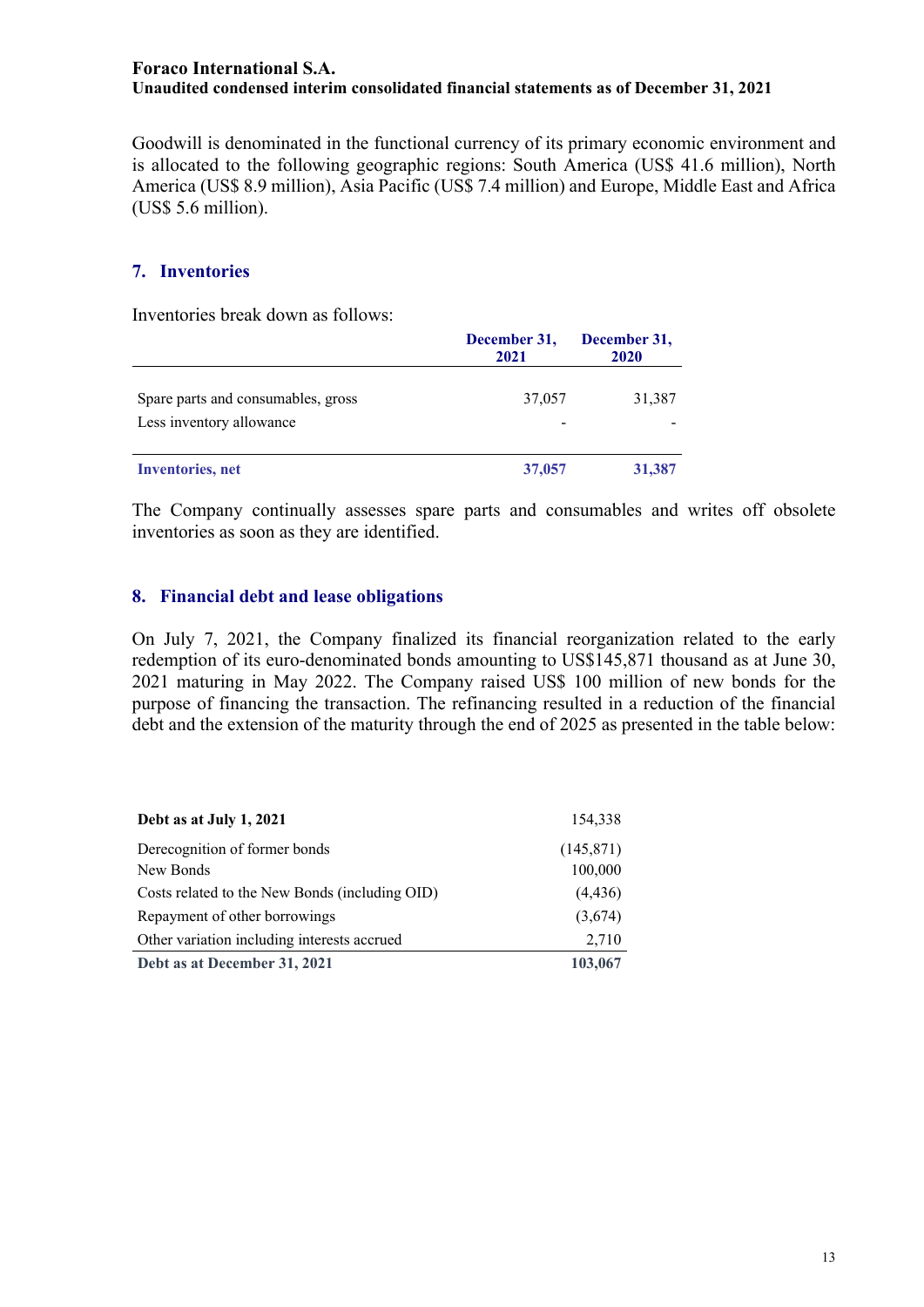As at December 31, 2021, the maturity of financial debt can be analyzed as presented in the table below:

|                       | December 31,<br>2021 |  |
|-----------------------|----------------------|--|
| Credit lines          | 1,382                |  |
| Long-term debt        |                      |  |
| Within one year       | 7,584                |  |
| Between 1 and 2 years | 10,183               |  |
| Between 2 and 3 years | 9,858                |  |
| Between 3 and 4 years | 74,061               |  |
| <b>Total</b>          | 103,067              |  |

The borrowing presented above in the column is mainly denominated in US\$.

As part of the implementation of IFRS 16, the Company recognized lease obligations amounting to US\$ 6,597 thousand as at December 31, 2021.

#### **9. Provisions**

Provisions comprise the following elements:

|                                          | <b>Pension and</b><br>retirement<br><i>indemnities</i> | <b>Provision</b><br>for tax<br>uncertainty | <b>Claims</b> | <b>Total</b> |
|------------------------------------------|--------------------------------------------------------|--------------------------------------------|---------------|--------------|
| As at January 1, 2021                    | 518                                                    |                                            | 148           | 666          |
| Charged to consolidated income statement |                                                        |                                            |               |              |
| - Addition to provisions                 | 77                                                     |                                            |               |              |
| - Used amounts reversed                  |                                                        |                                            | (18)          | (18)         |
| - Unused amounts reversed                |                                                        |                                            |               |              |
| - Exchange differences                   | (27)                                                   |                                            | 5             | (22)         |
| As at December 31, 2021                  | 568                                                    |                                            | 135           | 703          |

Substantially all of the Group's employees, with the exception of those in France and Africa, are covered under Government sponsored health and life insurance benefit plans. In France and Africa, the Group contributes to the national pension system whereby its obligations to employees in terms of pensions are restricted to a lump-sum length of service award payable at the date the employee reaches retirement age, such an award being determined for each individual based upon years of service provided and projected final salary.

The Company operates in various countries and may be subject to tax audits and other employee related risks. The Company is currently facing such risks in certain countries but there is no existing or contingent liability at the balance sheet date. The Company regularly reassesses its exposure and accounts for provisions accordingly.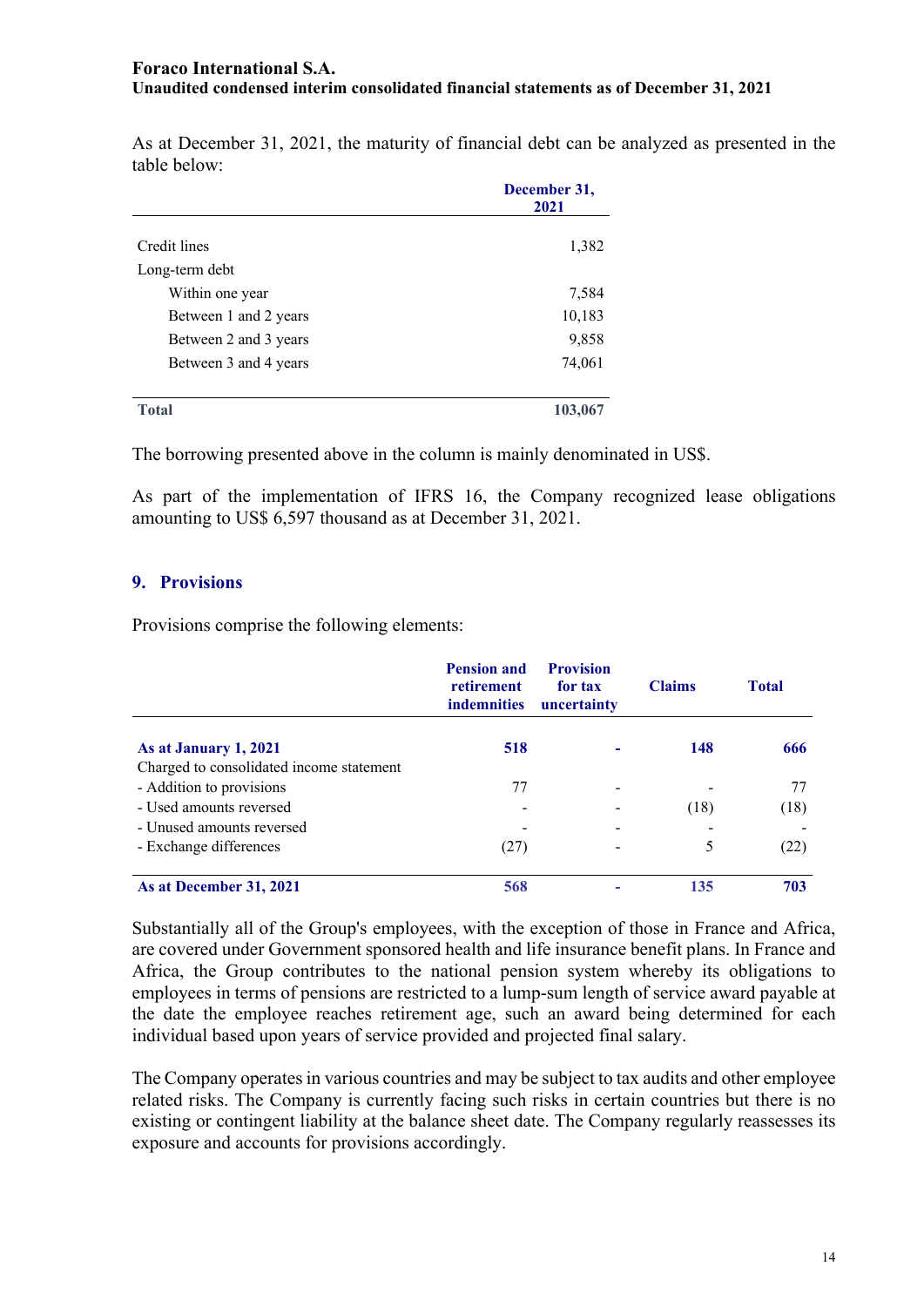## **10. Share capital and change in equity**

#### **Number of shares outstanding**

As at December 31, 2021, the total common shares of the Company are distributed as follows:

|                                                                     | Number of<br>shares |
|---------------------------------------------------------------------|---------------------|
|                                                                     |                     |
| Common shares held directly or indirectly by principal shareholders | 34, 155, 191        |
| Common shares held directly or indirectly by individuals in their   |                     |
| capacity as members of the Board of Directors                       | 1,164,754           |
| Common shares held by the Company                                   | 378,460             |
| Common shares held by the public $(*)$                              | 63,553,393          |
| Total shares issued and outstanding                                 | 99,251,798          |
| Common shares held by the Company                                   | (378, 460)          |
| Total common shares issued and outstanding                          | 98,873,338          |

(\*) The early redemption of the bonds as described in note 16 has been completed by the issuance of 9,300,000 ordinary shares of the Company.

#### **Treasury shares**

The Company filed a notice on June 17, 2020, in respect of a Normal Course Issuer Bid ("NCIB") with the Toronto Stock Exchange ("TSX"). The Company was entitled to purchase up to 1,000,000 additional common shares. The NCIB was partially completed in 2021, 683,888 shares were purchased at an average purchase price of Can\$ 0.60.

The Company filed a notice on September 16, 2021, in respect of a Normal Course Issuer Bid ("NCIB") with the Toronto Stock Exchange ("TSX"). The Company was entitled to purchase up to 1,000,000 additional common shares. As at December 31, 2021, the Company purchased 189,803 of its own shares at an average purchase price of Can\$ 2,19.

As at December 31, 2021, the Company owns 378,460 of its own shares (298,209 as at December 31, 2020).

The common shares held by the Company will be used for free share plans.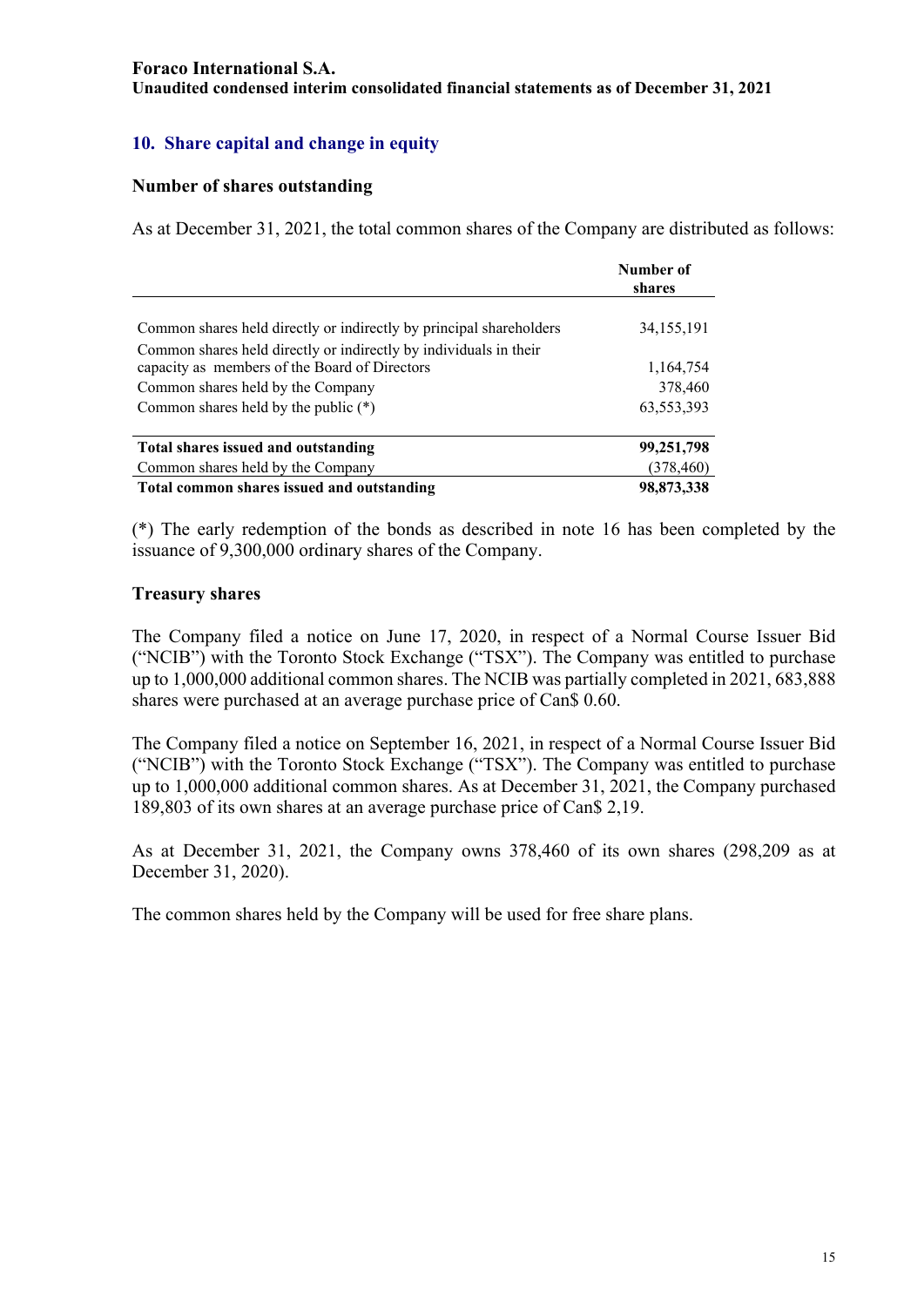## **11. Expenses by nature**

Operating expenses / (income), net by nature are as follows:

|                                                         | <b>Three-month period</b><br>ended December 31 |           | <b>Year ended</b><br>December 31, |           |
|---------------------------------------------------------|------------------------------------------------|-----------|-----------------------------------|-----------|
|                                                         | 2021                                           | 2020      | 2021                              | 2020      |
| Depreciation and amortization                           | (5,050)                                        | (4, 409)  | (18,681)                          | (16, 673) |
| Accruals increases / (reversals)                        | (20)                                           | (317)     | (116)                             | (428)     |
| Raw materials, consumables used and<br>external charges | (30, 905)                                      | (23, 526) | (120, 645)                        | (95, 122) |
| Employee benefit expense                                | (28, 448)                                      | (22,090)  | (104, 868)                        | (75,990)  |
| Taxes other than on income                              | (851)                                          | (293)     | (1,916)                           | (1, 493)  |
| Other operating (expenses) / profit, net                |                                                | (166)     |                                   | (231)     |
| <b>Total operating expenses</b>                         | (65, 274)                                      | (50, 801) | (246.227                          | (189.937) |

Share-based compensation expenses recognized within Employee benefit expense for the period ended December 31, 2021 amount to US\$ 233 thousand (US\$ 195 thousand in 2020).

#### **12. Income tax expense**

During the year ended December 31, 2021, the Company recognized an income tax expenses amounting to US\$ 10,981 thousand including US\$ 8,994 thousand non cash related to the gain on refinancing.

## **13. Commitments and contingencies**

As part of the refinancing described in note 16, the Company granted a security package in favor of its new lender mainly consisting in a pledge on 100% of the shares held by Foraco International in certain of its subsidiaries and over certain materials and equipment, in Canada, Brazil and Australia.

Guarantees given are as follows:

|                            | <b>December 31, 2021</b> | <b>December 31, 2020</b> |  |
|----------------------------|--------------------------|--------------------------|--|
|                            |                          |                          |  |
| Bid bonds                  | 13                       | 243                      |  |
| Advance payment guarantees | 6,084                    | 5,337                    |  |
| Performance guarantees     | 2,795                    | 2,052                    |  |
| Retention guarantees       | 42                       | 299                      |  |
| Financial guarantees       | 157                      | 170                      |  |
| <b>Total</b>               | 9,048                    | 8,101                    |  |

The Company benefits from a corporate contract guarantee line confirmed until December 2022 amounting to  $\epsilon$ 6.5 million (US\$ 7.4 million) of which  $\epsilon$ 4.5 million (US\$ 5.2 million) was used as at December 31, 2021.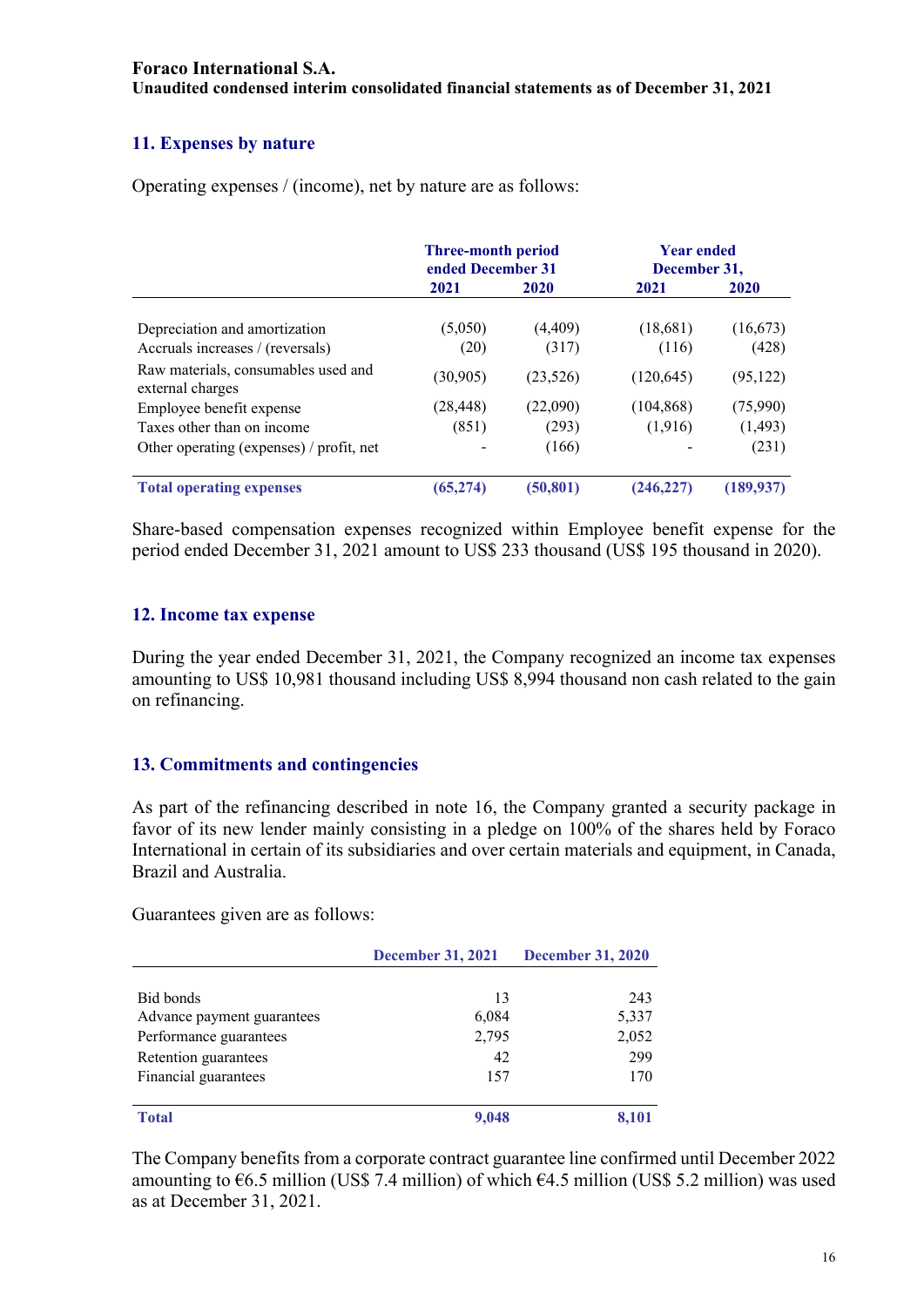## **14. Related-party transactions**

The Company accounted for certain related party transactions including lease of facility and equipment amounting to US\$ 1,337 thousand for the period ended December 31, 2021 (US\$ 843 thousand for the period ended December 31, 2020).

Compensation to key management for the period ended December 31, 2021 amounted to US\$ 1,739 thousand (US\$ 1,677 thousand for the period ended December 31, 2020).

#### **15. Earnings per share calculation**

For the three-month period ended December 31, 2021, the weighted basic average number of shares was 98,485,678 (89,733,838 in 2020) and the weighted diluted average number of shares was 101,095,694 (92,137,089 in 2020).

For the year ended December 31, 2021, the weighted basic average number of shares was 94,252,613 (89,824,744 in 2020) and the weighted diluted average number of shares was 96,666,257 (91,981,394 in 2020).

#### *Diluted earnings per share*

The dilutive earning per share calculation includes the impact of the Company's free share plan as if the related new shares were issued. Dilutive instruments cannot have an anti-dilutive effect in case of a net loss attributable to the equity holders of the Company. Therefore, the basic and diluted earnings per share are the same for loss making periods.

#### **16. Financial reorganization**

On July 7, 2021, the Company finalized its financial reorganization related to the early redemption of its euro-denominated bonds amounting to US\$145,871 thousand, maturing in May 2022. The early redemption of these bonds has been completed by way of a repayment of US\$ 90,997 thousand in cash and the issuance of 9,300,000 ordinary shares of the Company. The Company raised US\$ 100 million of new bonds for the purpose of financing the transaction.

#### *Profit on the transaction*

The difference between the fair value of the contribution paid to the former bond holders including the new shares issuance and the cash paid and the book value of the early redeemed bonds generate a financial gain for the Company. The gain, before tax is presented as follows taking into consideration the fact that the income tax payable is offset against previously recognized deferred tax assets:

| Nominal value of the bonds as at July 7, 2021                                       | 146,347   |
|-------------------------------------------------------------------------------------|-----------|
| Fair value of the 9,300,000 shares issued to the benefit of the former bond holders | (16, 851) |
| Cash payable to the former bond holders                                             | (90, 997) |
| <b>Profit before transaction costs</b>                                              | 38,499    |
|                                                                                     |           |
| Costs related to the Bonds extinguishment                                           | (4,266)   |
| Gain on refinancing before tax                                                      | 34,233    |